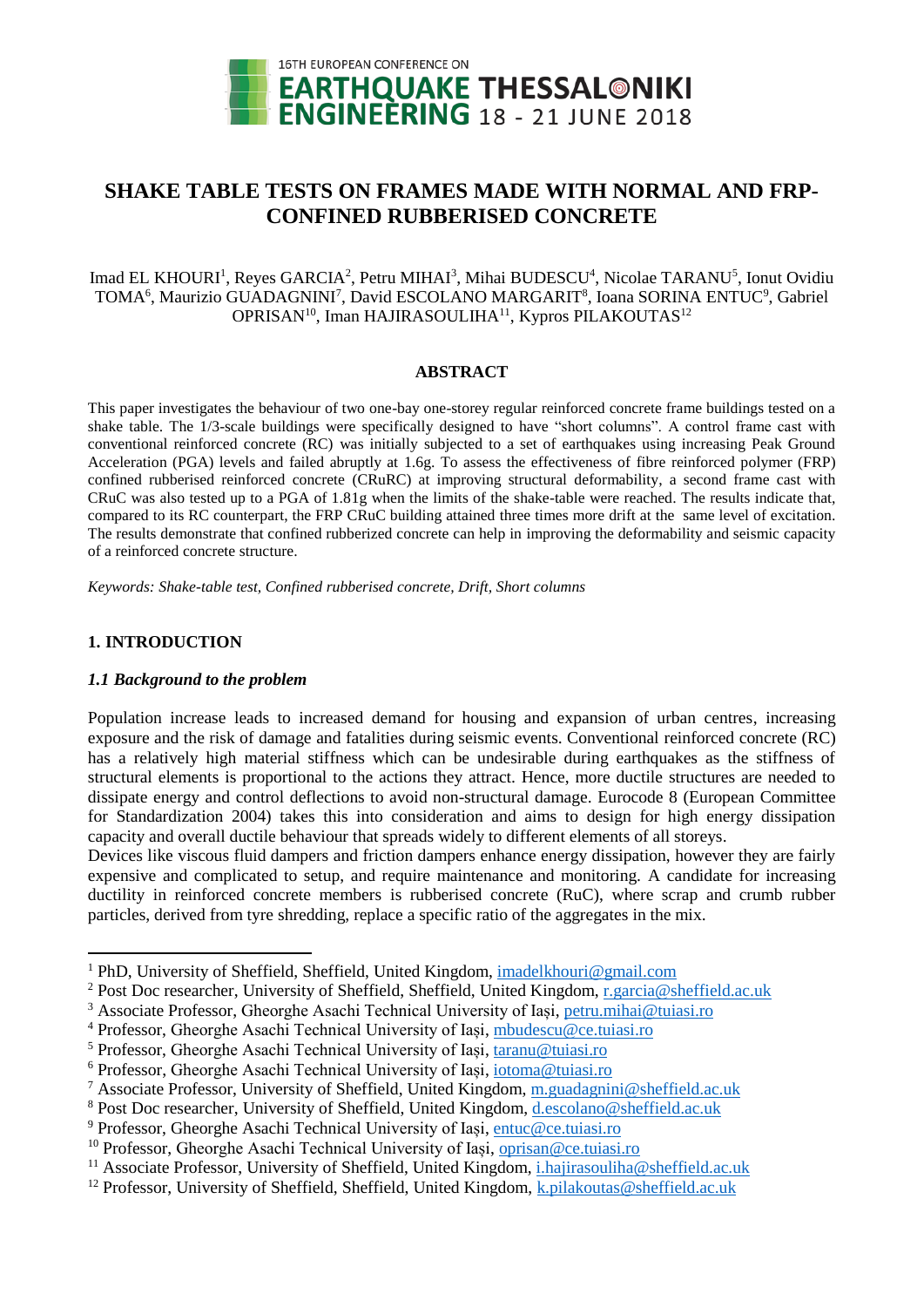The EU Waste Framework Directive discourages the incineration of tyres as a disposal method, thus it is desired that as many tyres and/or their constituents are re-used in preferably high value applications because of their excellent intrinsic physical properties. In January 2014, the Anagennisi project -funded under the 7th Framework Programme of the European Commission- kicked off with the aim to develop solutions to reuse all tyre components in innovative concrete applications. One of the main hypothesis of Anagennisi is that rubber crumb can partially replace aggregate to lead to a more deformable concrete, owing to the relative low elastic modulus of the rubber.

#### *1.2 Scientific background*

Compared to conventional concrete (CC), RuC has been reported to have larger deformation capacity (Hooton et al. 1998) and higher vibration damping (Liu et al. 2013; Najim and Hall 2012; Xue and Shinozuka 2013). However, RuC has lower compressive strength, tensile strength and stiffness than CC. The compressive strength of RuC can be up to 90% lower than that of CC at 100% rubber content (Batayneh et al. 2008; Khatib and Bayomy 1999; Sukontasukkul and Chaikaew 2006; Toutanji 1996).

To recover the strength and exploit the potential deformation capacity that RuC can offer, recent research has examined the use of Fibre Reinforced Polymer (FRP) confinement to produce FRP confined rubberised concrete (CRuC). Li et al. (2011) tested CRuC cylinders cast in prefabricated Glass FRP (GFRP) pipes (Li et al. 2011). Relatively low aggregate replacement volumes were used for fine (15% and 30% of crumb rubber) and coarse (15% of fibre rubber) aggregates. Whilst GFRP CRuC was up to 5.25 times stronger than unconfined RuC specimens, relatively low compressive strengths of 16.3 to 22.9 MPa were achieved. Moreover, the ultimate axial strain at failure of the CRuC cylinders was only 1.2%, which is similar to the ultimate strain of conventional FRP confined concrete. Youssf et al. (2014) tested CRuC cylinders cast in preformed Carbon FRP (CFRP) tubes (Youssf et al. 2014). Low fine aggregate replacement volumes of 0%, 5%, 10% and 20% of crumb tyre rubber were used in the mixes. The compressive strength of CFRP CRuC cylinders ranged from 61.7 MPa (for 1 CFRP layer) and up to 112.5 MPa (for 3 CFRP layers), thus being suitable for structural applications. However, the stress-strain behaviour of the CFRP CRuC cylinders and CFRP-confined conventional concrete cylinders was similar, and therefore the deformability potential of rubber was not realised. More recently, Duarte et al. (2016) tested "short" RuC columns confined with cold formed steel tubes (Duarte et al. 2016). In this case, only the coarse aggregate was replaced with rubber (5% or 15% volume replacement). Whilst the columns' ductility was increased by up to 50%, the use of steel tubes promoted local buckling and limited the capacity of the specimens.

Based on these results, it is evident that the use of small volumes of rubber aggregate replacement (below 20- 30%) is insufficient to achieve a highly deformable CRuC that can be used in structural applications. However, whilst large volumes of aggregate replacement are expected to promote a better use of the properties of rubber, several technological challenges needed to be solved to mitigate the negative effect of rubber on the fresh and hardened properties of CRuC. As part of Anagennisi, Raffoul et. al. (2016, 2017) have addressed this challenge and produced a CRuC suitable for structural applications that can be used to produce concrete achieving up to 8% strain at failure (Raffoul et al. 2016, 2017). [Figure 1](#page-1-0) shows the stress strain behaviour of confined and unconfined RuC cylinders under uniaxial compression.



<span id="page-1-0"></span>Figure 1: Stress-strain behavior (left) Unconfined RuC and (Right) Confined RuC (Raffoul et al. 2017)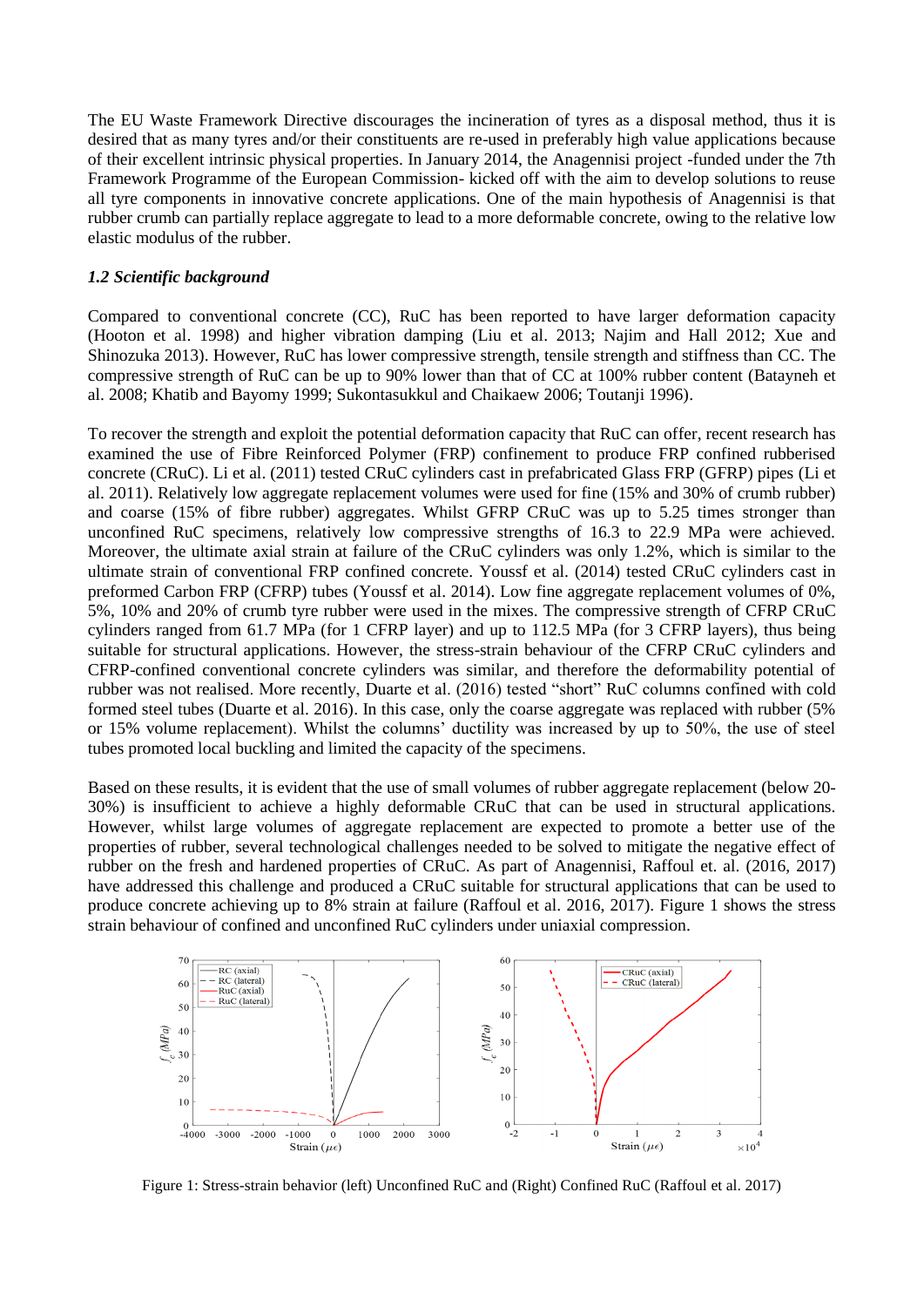### *1.3 Structural element testing*

Several researchers tested rubberised reinforced concrete (RuRC) with various rubber contents.

- Son et al. (2011) explored RuRC rectangular columns with 15% rubber replacement by volume of fine aggregates under pure axial compressive load. The compressive load-carrying capacity of the specimens decreased with increasing the rubber content. However, what was notable is that the RuRC columns were able to undergo twice the lateral deformations as the regular concrete columns. This provided higher energy dissipation capacity and ductility (Son et al. 2011).
- Youssf et al. (2015) investigated CFRP RuRC circular columns under axial and reverse cyclic loading. The rubber replacement by volume of fine aggregates was 20%. Damping, snap-back tests, and finally a cyclic test until failure was performed on three columns; two conventional concrete and one RuRC. The RuRC concrete column increased the hysteric damping ratio by 13% and the energy dissipation by 150% as compared to the RC specimens. The ultimate lateral strength and deformability of the 3 columns was similar, but that is attributed to a relatively low rubber percent replacement (Youssf et al. 2015).
- Ismail and Hassan (2016) investigated the performance of 12 self-consolidating RuRC beams in flexure. The rubber replacement by volume of fine aggregates varied from 0-50%. As expected the added rubber deteriorated the fresh and mechanical properties of the concrete, as well as decreased the flexural stiffness of the beams. It was reported that using up to 10% fine-rubber replacement improved the beam's deformation capacity, ductility and toughness, without affecting the ultimate flexural load. Up to 20% the same pattern continued, however with a slight decrease in the ultimate flexural load. Anything more that 20% replacement had adverse effects on the moment capacity of the beam (Ismail and Hassan 2016).
- As part of the Anagennisi project, Elghazouli et al. (2017) looked at the behavior of circular reinforced concrete column specimens with conventional concrete, unconfined and confined rubberized concrete (CRuRC) under lateral cyclic loading, with sustained axial load. Both rubberized concrete specimen had a 60% rubber replacement by volume of fine and course aggregates, however only one column was confined with three layers of Aramid FRP (AFRP). The authors concluded that high rubber content enhanced the ductility of the columns, while maintaining an acceptable lateral bending resistance (Elghazouli et al. 2017).

The aforementioned experiments illustrate the potential of confined rubberised reinforced concrete in acting as a highly ductile structural element. However, only isolated structural components were tested, whereas full scale structures, as well as the pseudo-dynamic tests give an estimate to the capacity of structural elements, while shake-table tests are more suited to simulate real life seismic excitations and rate of loading. This papers discusses the results obtained in terms of natural frequencies, maximum drift in the short column, and observed damage.

# **2. EXPERIMENTAL PROGRAM**

The Anagennisi project tested two reinforced concrete frames with 300 mm short columns, one made with conventional concrete, and the other with rubberised concrete with 60% replacement of each coarse and fine aggregates.

The frame was designed to have shear failure in the short column span, to simulate cases where a column is restrained along its height. The frames were tested using uniaxial shaking, with Peak Ground Accelerations (PGA) starting at 0.14g and incrementally increased depending on the response of the shake table and the strain measurement on the longitudinal rebar in the column.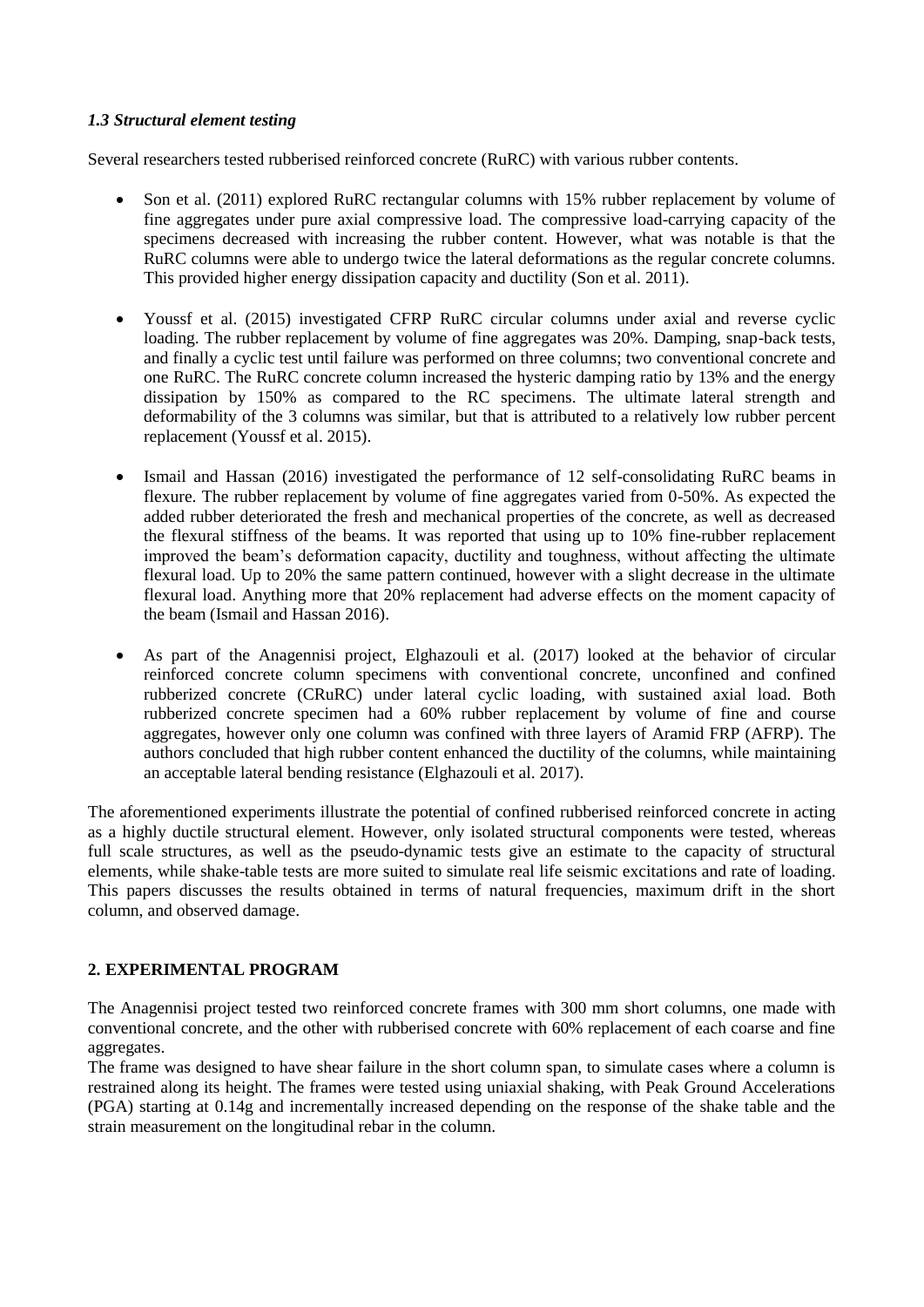#### *2.1 Geometry of the building*

#### *2.1.1 Conventional reinforced concrete frame (RC)*

The building was a one-bay one-storey frame, with a storey height of 1360 mm and a rectangular plan of  $2550\times1950$  mm (see [Figure 2\)](#page-3-0). The slab was 60 mm thick, with a clear span of  $2250\times1650$  mm. The columns had a cross-section of 150×150 mm, reinforced with four 14 mm bars as longitudinal reinforcement, and 4 mm stirrups spaced at 100 mm as shear reinforcement. The beams in the X and Y direction had a cross-section of 150×260 mm, with longitudinal reinforcement of four 12 mm and four 10 mm bars respectively, and 6 mm stirrups spaced at 100 mm in the shear spans and at 200 mm in the middle for both beams. The design flexural capacities of the columns and beams were 14.3 and 21.6 kNm, respectively. This gave a Column-to-Beam strength ratio of 0.66, which ensures the failure to occur in the area of focus which was the short column span. The column had an unfactored shear capacity of 30 kN; the required shear force to develop the flexural moment over the short column span is 61.5 kN, thus still ensuring a shear failure of the short column. The slab was reinforced with 4 mm bars spaced at 100 mm in both directions.



<span id="page-3-0"></span>Figure 2: Geometry of the building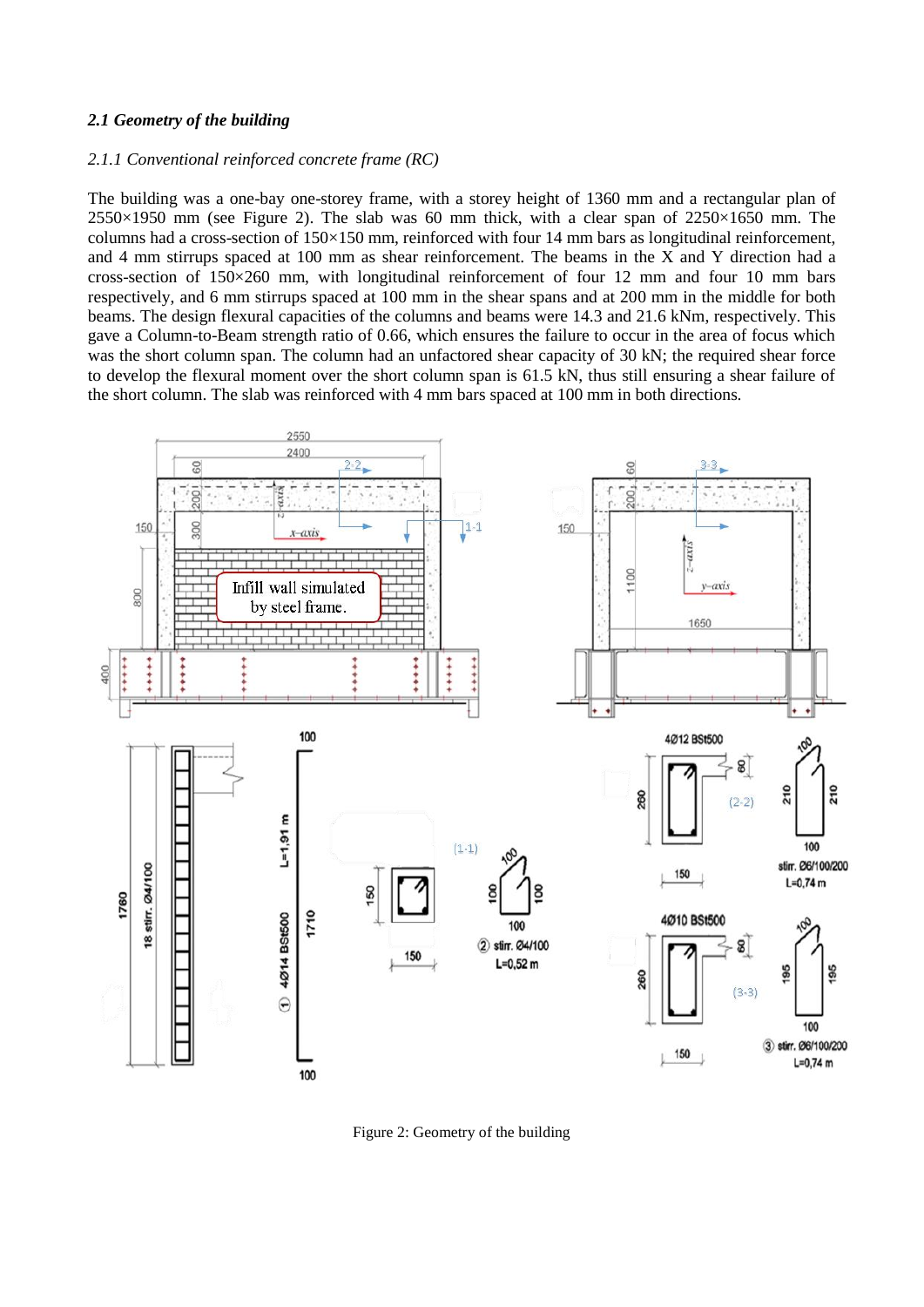### *2.1.2 Confined rubberised reinforced concrete frame (CRuRC)*

The CRuRC frame had the same geometry and reinforcement as the one of the conventional concrete, with the difference of the concrete being rubberised concrete with 60% replacement by volume of coarse and fine aggregates. The short column span was confined/wrapped with 3 layers of AFRP, and the beam column joint was confined with 2 layers of Carbon Fibre Reinforced Polymer, using resin as the binder in both cases. An extra 150 mm span of the column under the short column was also wrapped with three layers of AFRP to avoid crushing outside the area of interest. The edges of the column were rounded and smoothened for proper application and efficacy of the AFRP. For consistency, although no external confinement was applied, the columns' edges of the conventional concrete were also rounded. The design flexural capacities of the columns and beams were 13.8 and 20.7 kNm respectively. The column had an unfactored shear capacity of 283 kN. The same gravity load as in the conventional concrete frame was applied.

# *2.2 Material Properties*

### *2.2.1 Conventional reinforced concrete frame*

The concrete compressive strength and elastic modulus determined from compressive tests on three standard cylinders (150×300 mm), were  $f_c$ =37 MPa and  $E_c$ =32 GPa. The properties of the longitudinal reinforcement used in the beams and columns were obtained from direct tensile testing. The average yield and ultimate strengths were  $f<sub>y</sub>=513$  MPa and  $f<sub>u</sub>=626$  MPa, respectively. The stirrups used, as well as the mesh in the slab, were Grade-250 mild steel reinforcement.

### *2.2.2 Confined rubberised reinforced concrete frame*

The average concrete compressive strength and elastic modulus of the rubberized concrete ( $150\times300$  mm), were  $f_c = 8.2$  MPa and  $E_c = 11.5$  GPa, correspondingly. The reinforcement properties were the same as in the RC frame. The AFRP sheets had a thickness of 0.2 mm, with a 300 mm sheet width which allowed for a continuous roll around the column. The sheet's mean elastic modulus was 120 GPa, tensile strength of 2900 N/mm<sup>2</sup>, and an elongation at rupture of 2.5%. The Carbon Fibre Reinforced Polymer had a thickness of 0.164 mm, mean elastic modulus was 252 GPa, tensile strength of 4900 N/mm<sup>2</sup>, and an elongation at rupture of 2%.

#### *2.3 Test set-up, instrumentation and ground motion record*

The frame columns were restrained in the X direction, at 1100 mm from the ground, leaving a short column span of 300 mm. A prefabricated steel frame was fitted between the columns to simulate an infill wall (see [Figure 3](#page-5-0) e and d). Soaked wooden planks were placed at the contact points between the concrete and steel frame, to fill the gap so as to avoid local crushing from pounding. Gravity load was provided via 15 lead blocks bolted to the top of the slab, transferring a total of 4 tonnes, or 10 kN per column. The bare RC frame had an estimated self-weight of 1.6 tonnes, compared to 1.2 tonnes for the CRuC frame.

The conventional concrete frame was instrumented with three accelerometers in the X direction, two in the Y direction and one in the vertical direction. Eight displacement transducers fixed on the table platform, recorded the relative displacement in the X direction of the top of each column and at the level of the short column restraint. Three wire transducers, connected to a fixed outside frame, measured the absolute displacement of the shake table and the top of both sides of the frame. Four inclined LVDTs were used to measure the beam-column joint opening in the X direction. Sixteen strain gauges were fixed on the reinforcement; two on the outside longitudinal reinforcement of the short column and two on the inside ones, one on each of the three stirrups in the short column span, and one on the bottom longitudinal bar of the beam 50 mm away from the column. The same strain gauge distribution was replicated on the opposite column in the X direction. The rubber concrete frame had the same instrumentation with the addition of six strain gauges on the external AFRP, three on each side. The sampling frequency for the first test was set to 200 Hz, however it was increased to 500 Hz in the rubber concrete test.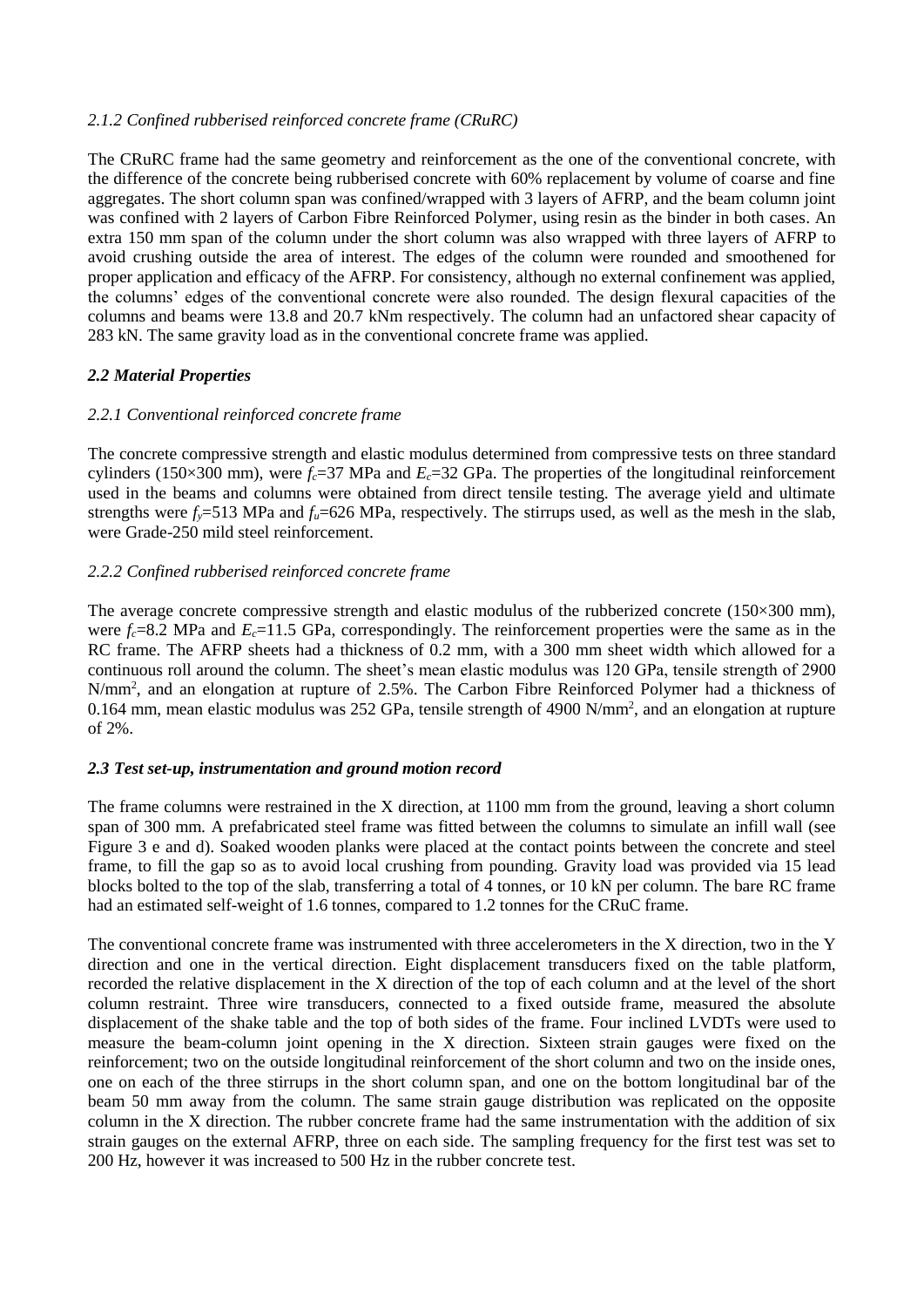

Figure 3: (a) Reinforcement cage in place with strain gauges connected, (b) Strain gauges on the AFRP, (c) Accelerometers and inclined LVDT, (d) RC frame prior to testing, and (e) RuC frame prior to testing

<span id="page-5-0"></span>The shake table input consisted of a unidirectional horizontal record with increased level of Peak Ground Accelerations (PGAs). The record was an artificial earthquake based on the Eurocode 8 (EC8) using soil type C spectrum (European Committee for Standardization 2004) (see [Figure](#page-5-1) 4). The total duration of the record was 30 seconds. Every shaking test was preceded and followed by a white noise of 0.013g amplitude to assess the natural frequency of the structure. Later on during the data processing phase, the recorded accelerations from the main shaking tests provided a better means of finding the natural frequencies. It was noted from preliminary analytical stiffness calculations of the frames that the periods of interest were between 0.05 to 0.25 s (this inherent stiffness is because of the stiff nature of the short columns).



<span id="page-5-1"></span>Figure 4: (left) Artificial input record, and (right) EC8 spectrum matching for damping=5%.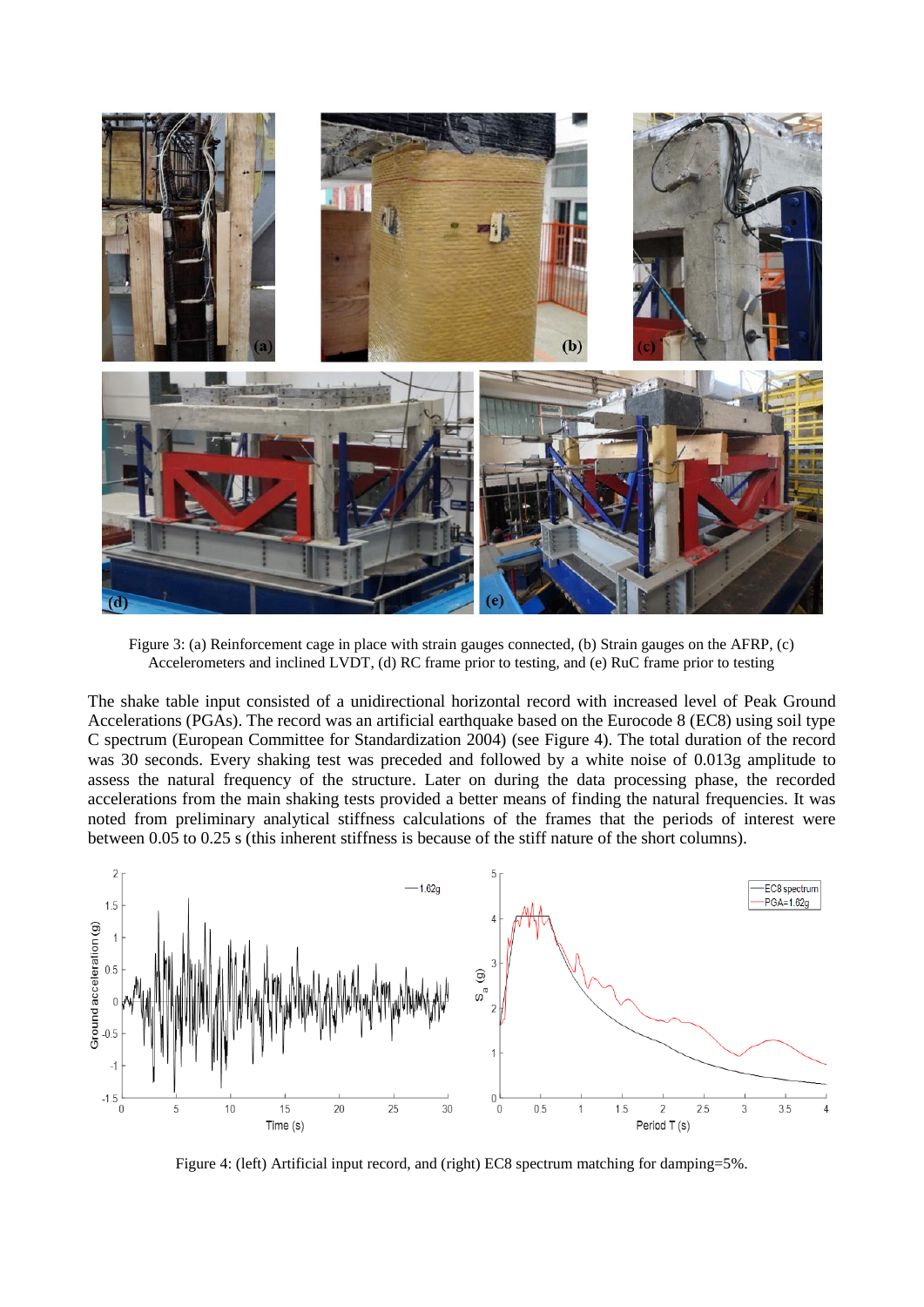### **3. TEST RESULTS**

#### *3.1.1 Conventional Reinforced concrete frame*

<span id="page-6-0"></span>The structure was subjected to PGA levels ranging from 0.14g to 1.62g at which the structure failed in a brittle shear manner at the level of the short column. [Table 1](#page-6-0) presents the natural frequencies and period of the structure with each test, as well as the normalized period against the undamaged one. Some of the frequencies were obtained from the dynamic identification tests performed between tests.

| PGA(g)         | f(Hz) | T(s)  | <b>Normalised</b> |
|----------------|-------|-------|-------------------|
|                |       |       | <b>Period</b>     |
| 0 (undamaged)  | 22.8  | 0.044 | 1.00              |
| 0.14           | 22.2  | 0.045 | 1.03              |
| 0.20           | 20.8  | 0.048 | 1.10              |
| 0.29           | 19.3  | 0.052 | 1.18              |
| 0.41           | 17.3  | 0.058 | 1.32              |
| 0.81           | 14.8  | 0.067 | 1.54              |
| 1.62 (failure) | 12.1  | 0.083 | 1.88              |

Table 1: Dynamic characteristics of RC frame after each shake-table test.

The reduction in the frequency of the structure is a clear sign of damage accumulation. The structure however, being very stiff  $(\approx 110 \text{ kN/mm})$ , took little damage during the first few tests. At 0.41 and 0.81g few hairline shear cracks began to propagate, decreasing the natural frequency by 24 and 35%, respectively. During the 1.62g test, the shear cracks opened and closed until cracks extended over the full strut zone and total collapse of the short column occurred. The natural frequency in the former test was obtained from windowing the response signal from start to up-to onset of failure, and it showed a drop of 47%. The residual stiffness at that stage during the test was around 28% of the undamaged stiffness of the structure.

Part of the column from the short-column restraint downward remained intact with no visible cracks. The beams in the Y direction showed no cracks or visible damage. However, the beams in the X direction showed flexural cracks in the middle of the span.



Figure 5: (left) Shear crack propagation, captured during the test, (right) Total collapse of the short column and spalling of concrete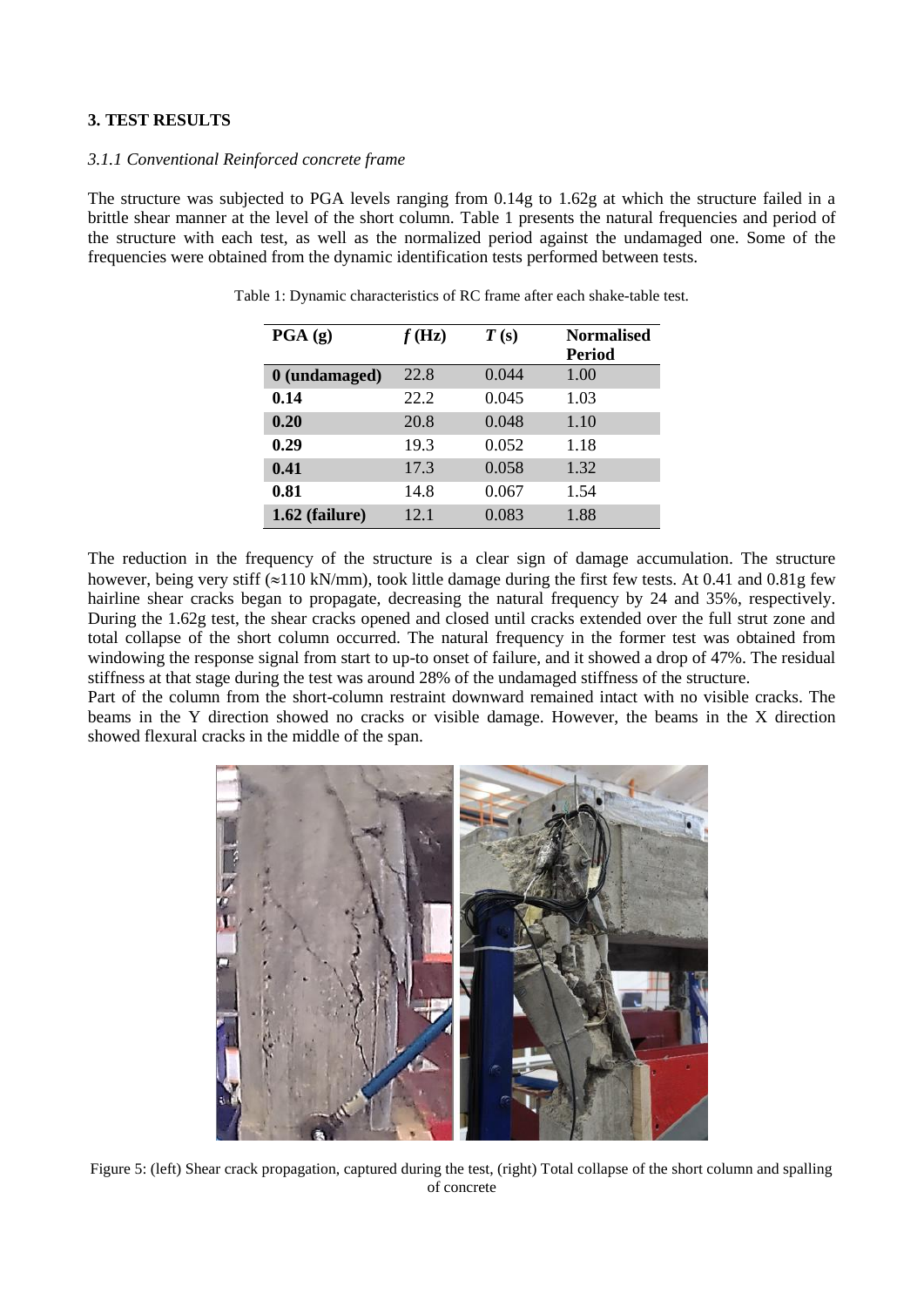#### *3.1.2 Confined rubberised reinforced concrete frame*

<span id="page-7-0"></span>The structure was subjected to PGA levels ranging from 0.14g to 1.80g, with no signs of failure in the structure. The tests were stopped because the displacement limits of the shake-table were reached. [Table 2](#page-7-0) presents the natural frequencies with each test, the period of the structure, and the normalized period against the undamaged period. Some of the frequencies were obtained from the dynamic identification tests performed between tests.

| PGA(g)        | f(Hz) | $\mathbf{T}\left( \mathbf{s}\right)$ | <b>Normalised</b><br><b>Period</b> |
|---------------|-------|--------------------------------------|------------------------------------|
| 0 (undamaged) | 8.8   | 0.113                                | 1.00                               |
| 0.14          | 8.8   | 0.114                                | 1.00                               |
| 0.29          | 8.2   | 0.122                                | 1.08                               |
| 0.61          | 8.1   | 0.124                                | 1.10                               |
| 0.72          | 7.9   | 0.127                                | 1.12                               |
| 0.81          | 7.2   | 0.139                                | 1.23                               |
| 1.14          | 6.6   | 0.152                                | 1.34                               |
| 1.36          | 5.9   | 0.169                                | 1.49                               |
| 1.62          | 5.0   | 0.200                                | 1.76                               |
| 1.81          | 4.3   | 0.231                                | 2.04                               |

Table 2: Dynamic characteristics of RuC frame after each shake-table test.

The reduction in the natural frequency of the structure is evident, although not a lot of damage could be observed. Unlike the conventional concrete frame, the more gradual change in the structural period indicate a gradual damage with increasing PGAs. The natural frequency in the last test showed a drop of 51% over the undamaged frequency. The residual stiffness after that test was around 25% of the undamaged stiffness of the structure  $(\approx 16 \text{ kN/mm})$ .

No damage was observed in the short columns, however it was clear, from the experimental evidence, that there was crushing of the rubber concrete inside the AFRP jacket. The maximum strain measured on the AFRP was 900 με, with no signs of sheet damage. During the 0.61g test, de-bonding of the Carbon Fibre Reinforced Polymer occurred on two diagonally opposing joints, however the edges remained intact and bonded to the concrete. This can be partly due to the extension of those sheets during the testing. The beams showed similar flexural cracks as the ones observed in the RC frame. During the PGA=0.81g test, all joint CFRP sheets de-bonded on the X direction of the beams.

Debonding of the joint CFRP sheets



Figure 6: CRuRC frame after testing, showing the de-bonding of CFRP sheets and beam flexural cracks (X direction)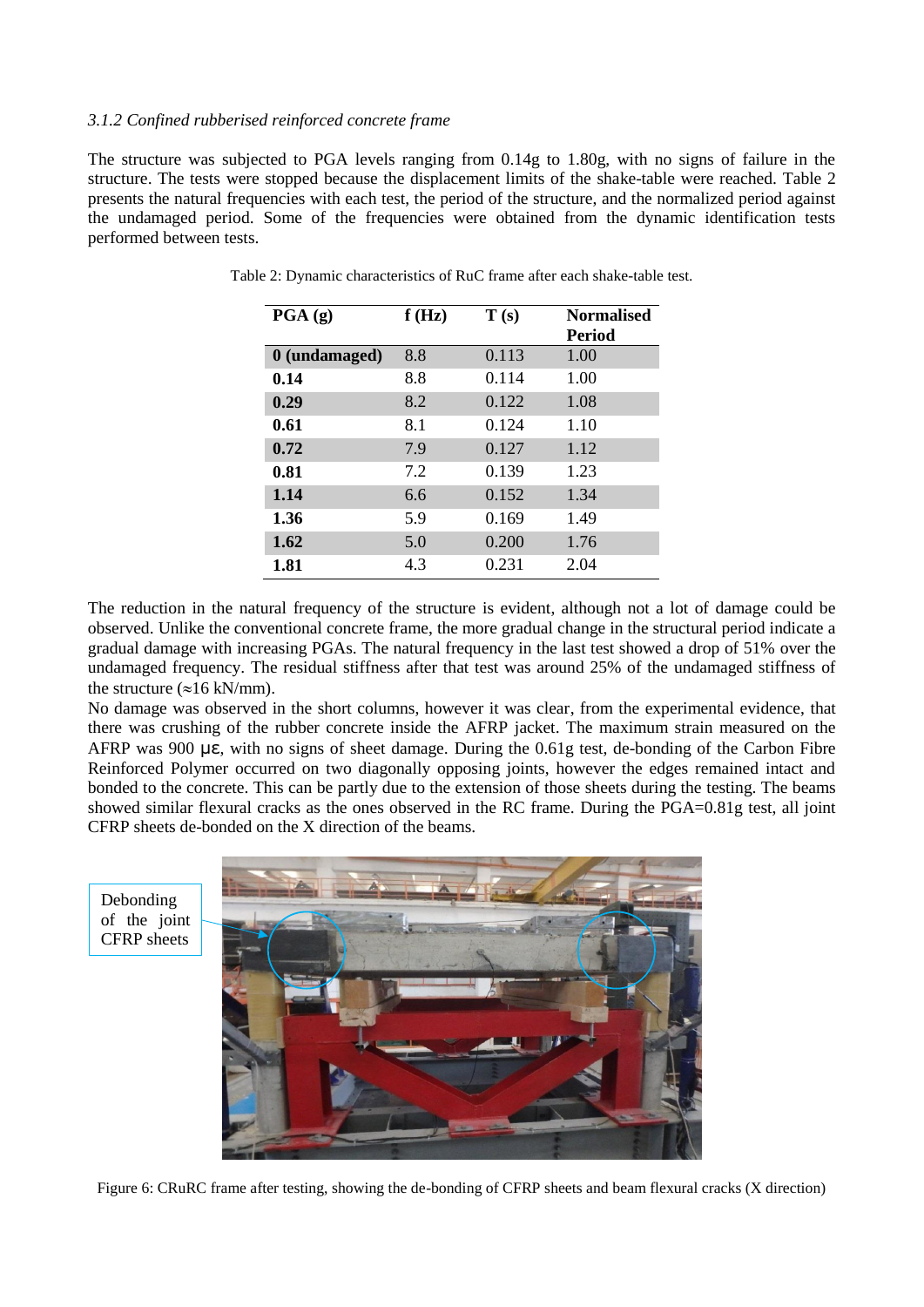### **4. COMPARISON OF MAXIMUM DRIFT IN THE SHORT COLUMN**

<span id="page-8-0"></span>The short column drift indicates the effectiveness of confined rubberized concrete. [Table 3](#page-8-0) shows the maximum drift measured during the shake table tests of both frames, along with the drift ratio corresponding to the 300 mm shear span of the short column.

| $\overline{PGA}(g)$ | <b>RC</b> frame |      |      | <b>CRuRC</b> frame |  |
|---------------------|-----------------|------|------|--------------------|--|
|                     | (mm)            | (% ) | (mm) | (% )               |  |
| 0.14                | 0.14            | 0.05 | 0.54 | 0.18               |  |
| 0.29                | 0.31            | 0.10 | 0.82 | 0.27               |  |
| 0.81                | 0.76            | 0.25 | 1.99 | 0.66               |  |
| 1.62                | 5.8             | 1.93 | 4.40 | 1.47               |  |

The more flexible RuC allowed for longer drift in the short column with an average of 3 times more than the RC counterpart. The drift at 1.62g PGA test was estimated to be 5.8 mm right before collapse. Comparatively, during the PGA=1.62g test, the CRuC short columns underwent a transient 4.4 mm drift, and in the last test (PGA=1.81g) up to 7.5 mm drift (2.5%). The results indicate that the applied external confinement onto rubberised concrete is very effective in controlling the propagation of damage, as well as increasing the local ductility of structural elements.

#### **5. CONCLUSIONS**

This paper presented preliminary results from two shake-table tests. The effectiveness of Reinforced Confined Rubberised Concrete was investigated experimentally through seismic testing of a one-storey onebay frame with 300 mm short columns made with CRuC. Initially, a benchmark frame was tested with the same geometry but made with conventional concrete. Based on the results of the study, the following conclusions are drawn:

- 1. The first few shake-table tests on the conventional concrete frame produced little damage on the structure due to its high stiffness. After the tests at PGA=0.41 and 0.81g, shear cracks developed and the natural frequency of the structure decreased noticeably, leading to a brittle failure during the 1.62g test. On the contrary, the frame with confined rubberised concrete short columns had a better distribution of damage (less frequency decay) between tests.
- 2. The results from the shake-table tests demonstrated that the CRuC was very effective at increasing the seismic capacity of the structure. Whilst the conventional concrete frame failed at PGA=1.62g, the confined rubberised concrete sustained a PGA=1.81g without visible damage.
- 3. Shear cracks developed in the short column of the conventional concrete frame at a drift ratio of 0.15 to 0.25%. No damage was observed in the CRuRC short column even at a 2.5% drift.
- 4. The confined rubberised concrete increased the deformation capacity of the short column by an average of 3 times more than the conventional concrete. The drift ratios are relatively small, due to the shear dominated deformation of the short column.

Whilst the above conclusions cannot be generalized to other types of shear dominated structures, CRuC is deemed as an attractive solution to increase deformation capacity of structural components. Consequently, future research should examine, experimentally and analytically, the use of CRuC in other types of elements.